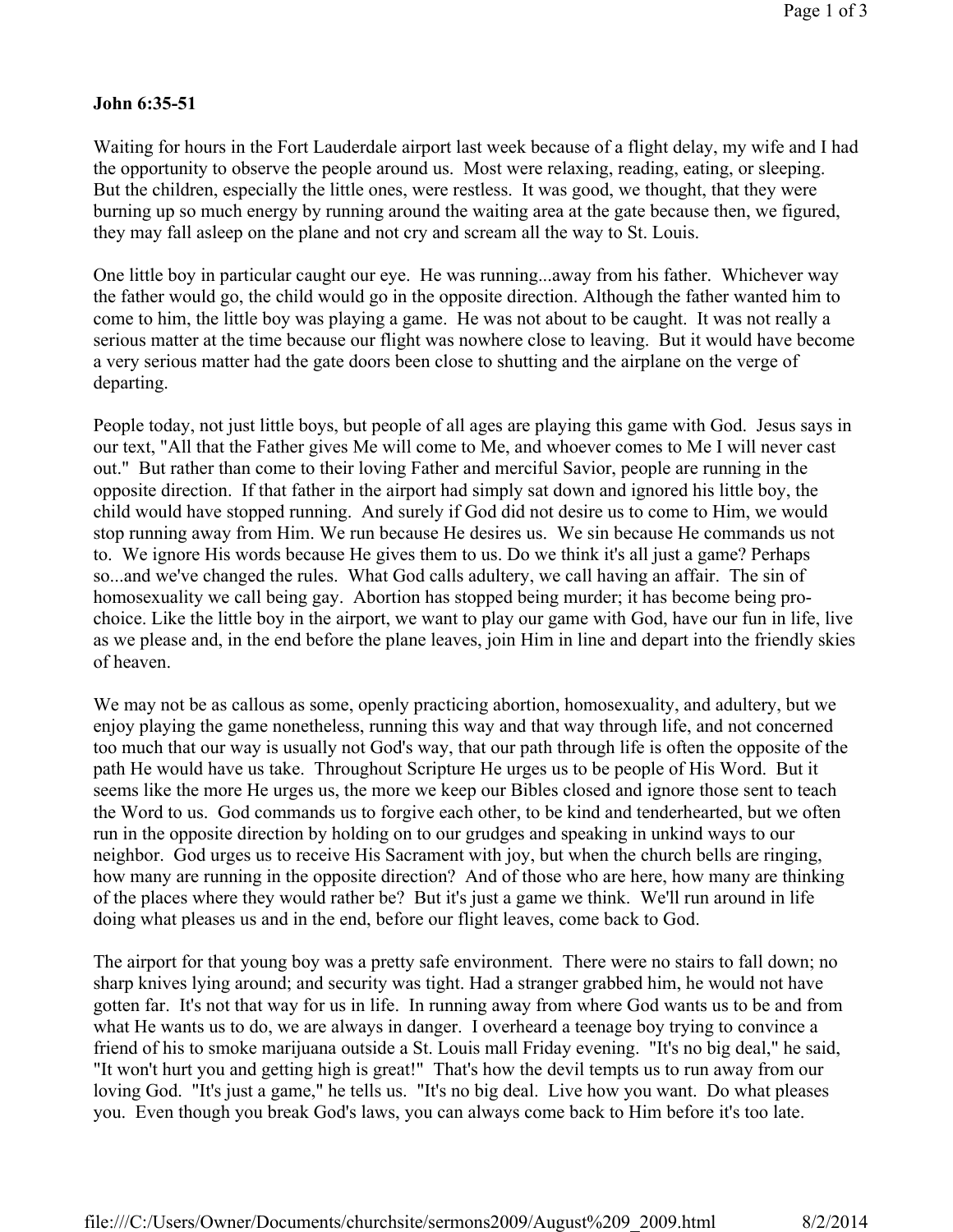Doesn't Jesus say that He will never cast out anyone who comes to Him? So play your game in life and later, when you feel like it, you can come to Him."

What the devil does not tell us is that living for our sinful flesh puts our eternal soul in jeopardy; that the more we play our game with God, the more opportunity this sinful world has to shipwreck our faith. The little boy in the airport still loved his father even as he was running away from him, but the more we play around with sin and run from God's will, the less we want to come back to Him. Jesus is absolutely correct...anyone can come to Him--thieves, homosexuals, murderers, liars, rapists--but how many really want to? How many truly have the desire to repent of their sinful ways and return to the Lord? The truth is that we do not want to stop playing our game with God. Games are fun, much more fun than sitting in a hard pew listening intently to the Word and striving Monday through Saturday to live the Word which we heard on Sunday.

What is your game? What game are you playing with God right now? Whatever it is that is keeping you away from His Word; keeping you from doing His will, repent. In the airport we knew what time our flight was leaving, but in life none of us knows our final departure. Death can strike young or old at any moment. The gates can shut while we're still having our fun, before we're ready to come back to the Lord. And what's more...Jesus, as clear as can be, says in our text, "No one can come to Me unless My Father draws him...those whom the Father gives to Me will come to Me." None of us want to come to Jesus, nor can we. It is God alone who draws us to Him. He comes to us in His Word and Sacraments and through these means draws us to Himself.

Off the Florida coast last week as I enjoyed the ocean waves rolling in, I saw schools of minnows all around me. But the second I reached out for them, they darted away. Those fish, like the little boy, refused to be caught. And yet, that little boy today is with his father in St. Louis. And all of us have eaten fish that were caught. How? Because the net drew them in, and because the boy's father, in love, drew his wayward child into his arms.

Am not I, today, looking at the fish that were caught? Am not I looking at wayward children drawn in love to the waiting arms of the Savior? Not one of us is here this morning because we wanted to be or chose to be. It is our Heavenly Father who drew us in love to Himself. He, through your Christian parents, brought you to Christ in Holy Baptism. He through Bible Stories and Catechism instruction kept drawing us even while we were running away from Him. He right now, through the hearing of His Word and receiving of the Lord's Supper, draws us poor sinners to Jesus even though we would rather play our games with Him.

You see, while we were off living for our self, Jesus was drawn to a cross and died for you and me. Because we could not come to Him, God chose to come to us, draw our sins into His body, and suffer punishment in hell for every one of them. While we were playing our game with God, He was wincing beneath the blows of the rods and gasping from the pain of the thorns and the nails. And because he did that for you, he forgives you for the games you and I play with Him. He does not draw you to Himself to punish you, but to bless you; to open His hand with good things for you; to give you His promise that on the Last Day He will raise you up.

That father in the airport did not give up on his son, nor did he cast him away because of his disobedience. He loved him. He was patient with him. And in the end the father's love won out. And that, Christian friend, is why you will be in heaven on the Last Day. Because even though we are disobedient; even though we play games with God again and again, He is patient with us. His love never fails. His mercy is greater than our sinfulness. In grace He keeps drawing you to Jesus here to